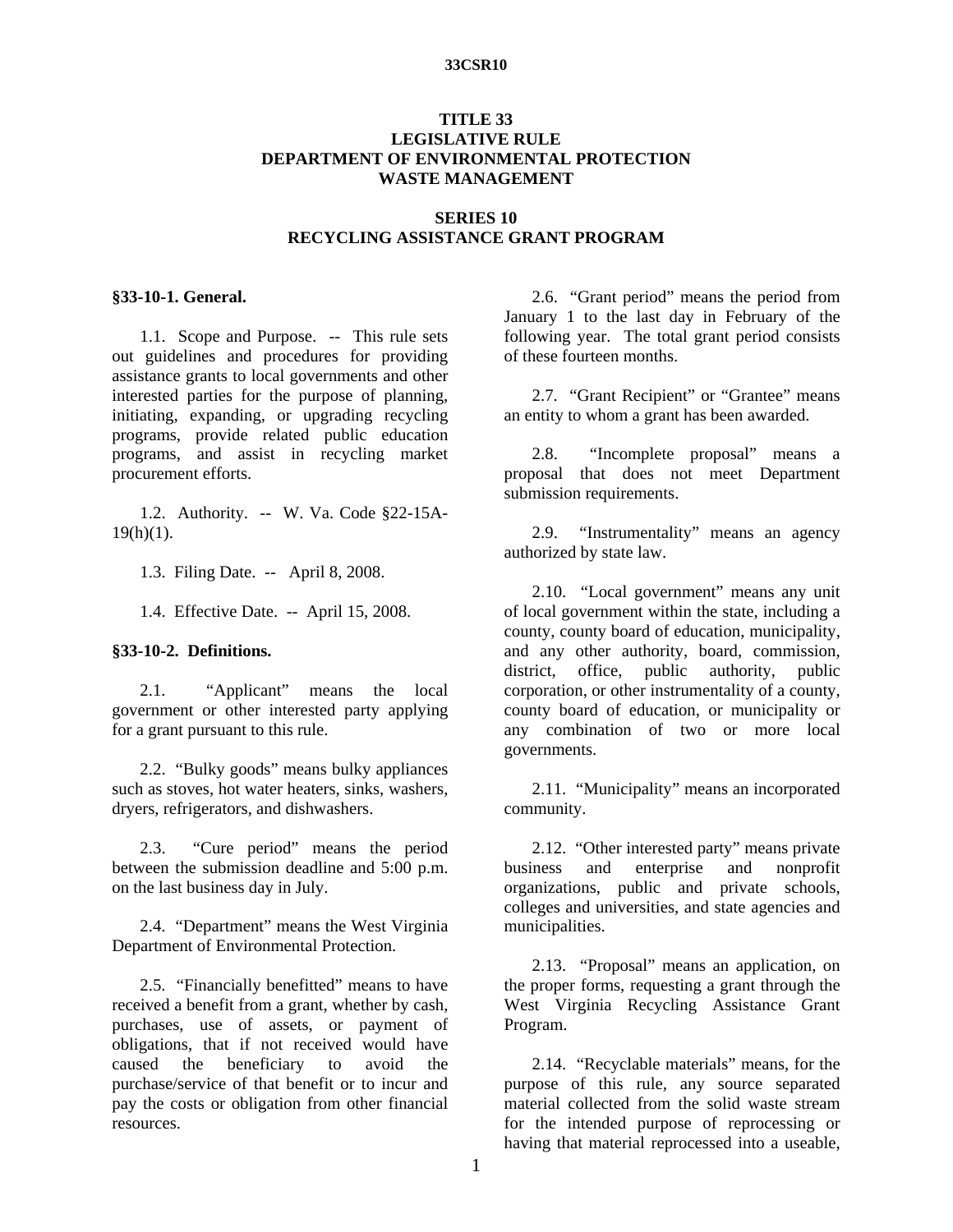#### **33CSR10**

marketable end product. This includes, but is not limited to, steel and bimetal cans, aluminum, glass, paper, plastic, tires, bulky goods and yard waste. Provided, That sewage sludge processing facilities are not considered recycling facilities and sewage sludge compost is not considered a recyclable material within the meaning of W. Va. Code Chapter 22, Article 15.

 2.15. "Recycle" means the process by which recovered products are transformed into new products and includes the collection, separation, recovery, processing and marketing, or reuse, of the recyclable materials.

 2.16. "Recycling market procurement" means developing markets for the materials generated by recycling programs.

 2.17. "Recycling program" means any program, project, endeavor, or facility created for the purpose of recycling or promoting recycling.

 2.18. "Secretary" means the Cabinet Secretary of the West Virginia Department of Environmental Protection.

 2.19. "Sewage" means water-carried human or animal wastes from residences, buildings, industrial establishments, or other places together with such groundwater infiltration and surface waters as may be present.

 2.20. "Sewage sludge" means any solid, semi-solid or liquid residue generated during the treatment of domestic sewage in a treatment works. Sewage sludge includes, but is not limited to, domestic septic, scum or solids removed in primary, secondary or advanced wastewater treatment processes and a material derived from sewage sludge.

 2.21. "Source separated" means materials separated from general solid waste at the point of origin for the purpose of reuse and recycling but does not include sewage sludge.

 2.22. "Submission deadline" means the latest date and time that proposals must be received by the department to be considered for funding, which is 5:00 p.m. on the first business day in July.

 2.23. "Yard waste" means grass clippings, weeds, leaves, brush, garden waste, shrub or tree prunings and other living or dead plant tissue, except that, such materials which, due to inadvertent contamination or mixture with other substances which render the waste unsuitable for composting, shall not be considered to be yard waste. Provided, that the same or similar waste generated by commercial agricultural enterprises is excluded.

 2.24. "Yard waste composting" means the controlled decomposition of yard waste to produce a stable and beneficial humus-like material.

## **§33-10-3. Grants Available From Recycling Assistance Grant Program.**

 3.1. The recycling assistance grant program provides grants to assist local governments and other interested parties in:

 3.1.1. initiating, expanding, or upgrading recycling programs;

 3.1.2. public education programs which promote recycling; and

 3.1.3. recycling market procurement efforts.

 3.2. The Recycling Assistance Fund Grant Review Committee shall evaluate the Recycling Assistance grant proposals that have met all department submission requirements and eligibility requirements established by this rule and are in compliance with one or more criteria of section 3.1 of this rule on a competitive basis considering each proposal's objectives towards maximizing the following factors:

 3.2.1. conservation of limited natural resources;

 3.2.2. public education regarding litter control;

3.2.3. recycling of valuable materials;

3.2.4. extending the useful life of solid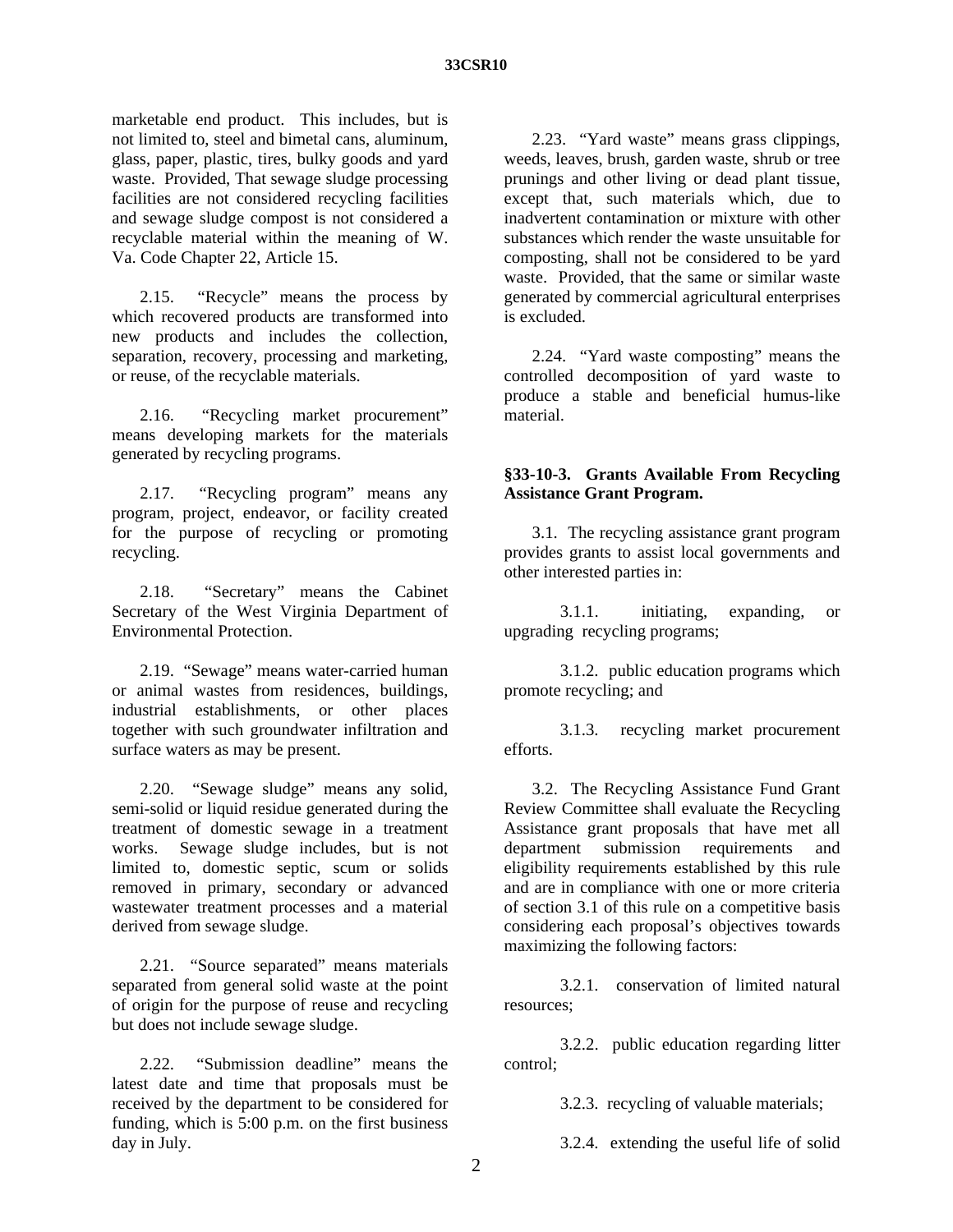waste landfills; and

 3.2.5. reducing the need for new landfills.

 3.3. The following types of grants are available:

 3.3.1. Local Government Recycling Feasibility Study and Planning Grant - This grant is for researching the feasibility of community, county, and regional recycling programs including market development and requires submittal of a detailed comprehensive plan. A local government may use a professional service to assist in planning and/or implementing a comprehensive recycling program.

 3.3.2. Recycling Program Assistance Grant - This grant is for initiating, expanding, or upgrading recycling programs, and emphasizes the integration of source reduction and recycling.

# **§33-10-4. Grant Program Eligibility and Priority.**

 4.1. All West Virginia entities, as defined under 2.10 and 2.12 of this rule, are eligible to apply for recycling program assistance grants as provided for in subdivision 3.3.2. of this rule, through notification of the county or regional solid waste authority in which the applicant is located. Only local governments are eligible to apply for grants as provided for in subdivision 3.3.1 of this rule, through notification of the county or regional solid waste authority in which the applicant is located. The recycling assistance fund grant review committee shall give priority to those municipalities, counties, state instrumentalities, private schools, proprietorships, partnerships, corporations, and cooperatives, required to recycle as a result of a county referendum or pursuant to the provisions of W. Va. Code §§22-15A-18 and 22-15A-20. If a county has adopted a recycling ordinance by referendum vote, the ordinance shall be consistent with the provisions of W. Va. Code §22-15A-18(c) for the applicant to receive priority for a grant.

hauling or disposing of solid waste who do not participate in the collection and payment of the solid waste assessment fee imposed by W. Va. Code §22-15A-19 in addition to all other fees and taxes levied by law for solid waste generated in this state which is destined for disposal, are not eligible to receive grants.

 4.3. An applicant that has a current grant from the Recycling Assistance Grant Program is not eligible for the next cycle of grants.

 4.4. A request for a waiver to receive consecutive funding may be submitted to the Secretary for the following reasons:

 4.4.1. Significant damages, through no fault of the applicant, caused by fire, flood, or other act of nature;

 4.4.2. New legislative requirements or restrictions that materially affect program operations.

 4.5. A grant recipient who files a delinquent final report shall be ineligible to receive grants for a period of two years following the year in which the delinquent final report was received. A grant recipient who has a final report outstanding and due to the department shall not be eligible to receive a grant.

 4.6. Applicants shall be in compliance with all federal, state and local laws, codes, ordinances, rules and regulations to be eligible for a grant.

# **§33-10-5. Use of a Grant.**

 5.1. A recycling assistance grant shall be used for:

 5.1.1. Personnel -- The salary costs of a recycling manager or coordinator, or recycling program laborers. No more than a total of \$25,000 may be used from grant funds for the combined wages and/or benefits of a recycling manager, coordinator, and/or laborers;

5.1.2. Conference Attendance Educational recycling conference expenses limited to: airfare or mileage, meals, lodging, parking and registration fees. No more than a

4.2. Persons responsible for collecting,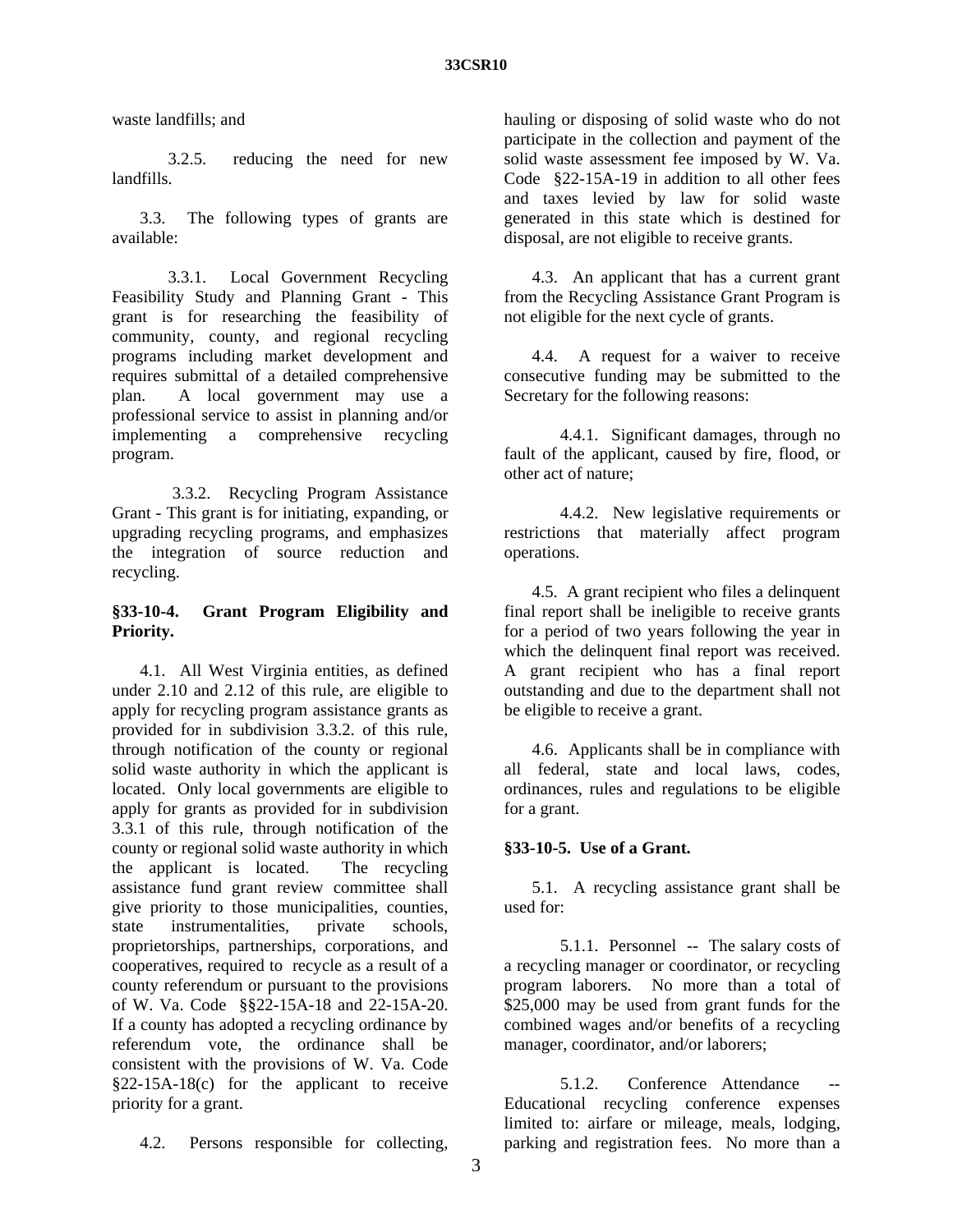total of \$1,500 may be used from grant funds for travel;

 5.1.3. Office Supplies -- General office supplies used in the ordinary course of business. No more than \$1,000 may be used from grant funds for office supplies, such as paper, stamps, notebooks, and filing supplies.

5.1.4. Operational Supplies Operational supplies used in the collection, transportation and processing of recyclable material, such as collection bags, household bins, gaylord boxes, baling wire and gloves.

 5.1.5. Equipment -- Collection equipment, processing equipment, material handling or storage equipment, scales, and safety equipment used in recycling activities.

 5.1.6. Recycling Vehicle Expense -- The maintenance, fuel, and insurance for a truck or van used in approved recycling activities. Collecting and transporting materials to market using the program's vehicle and labor is an approved recycling activity;

 5.1.7. Printing -- Costs associated with printing educational materials on recycling such as pamphlets, posters, flyers, etc;

 5.1.8. Advertising -- Costs associated with the production and/or placement of recycling advertising in newspaper, radio, business cards, and other advertising related to development and implementation of a recycling program;

 5.1.9. Promotional Items -- Costs associated with promotional items such as awards, decals, patches, buttons, magnets, and costs associated with the rental of a fair booth and/or exhibit space for creating public awareness;

 5.1.10. Utilities -- Costs associated with the utilities required to operate a recycling processing center, such as electric, gas, telephone and water. No more than a total of \$1,200 may be used for telephone costs. Rent or lease charges related to a recycling program for a building, or office space are allowable expenditures. However, to obtain grant funds

for rent or lease charges, the applicant shall provide the department with a copy of the written rental or lease agreement which shall exceed twenty years and meet the following criteria:

 a. the rental or lease agreement shall not contain any cancellation or termination clause,

 b. the rental or lease agreement shall not be transferrable, and

 c. the rental or lease agreement shall not allow for subleasing;

 5.1.11. Recycling Facility Construction, Improvement and Repairs -- A grant may be used for, but not limited to, new construction or repairs or minor improvements to an existing recycling facility, such as loading docks, sheds, structures, abutment walls, fences, roof repair, gravel or paving, if the land is owned or leased by the grantee. However, to obtain grant funds for construction, improvements and repairs for rental or leased property, the applicant shall provide the department a copy of the written rental or lease agreement which shall exceed twenty years and meet the criteria stated in subdivision 5.1.10 of this rule;

 5.1.12. Professional Services - To assist in planning and implementation of recycling projects including feasibility studies;

 5.1.12.A. A grant may be utilized by local and state governments or state instrumentalities for recycling projects in which a private "for profit" business or a not-for-profit organization is contracted to provide a service, or services, only as long as the bid for the services is in accordance with the appropriate local or state competitive bidding process.

 5.2. A recycling assistance grant may not be used for:

 5.2.1. The purchase or long term lease of dumpsters or other containers, or their servicing, when they are not part of an approved recycling activity;

5.2.2. Land acquisitions;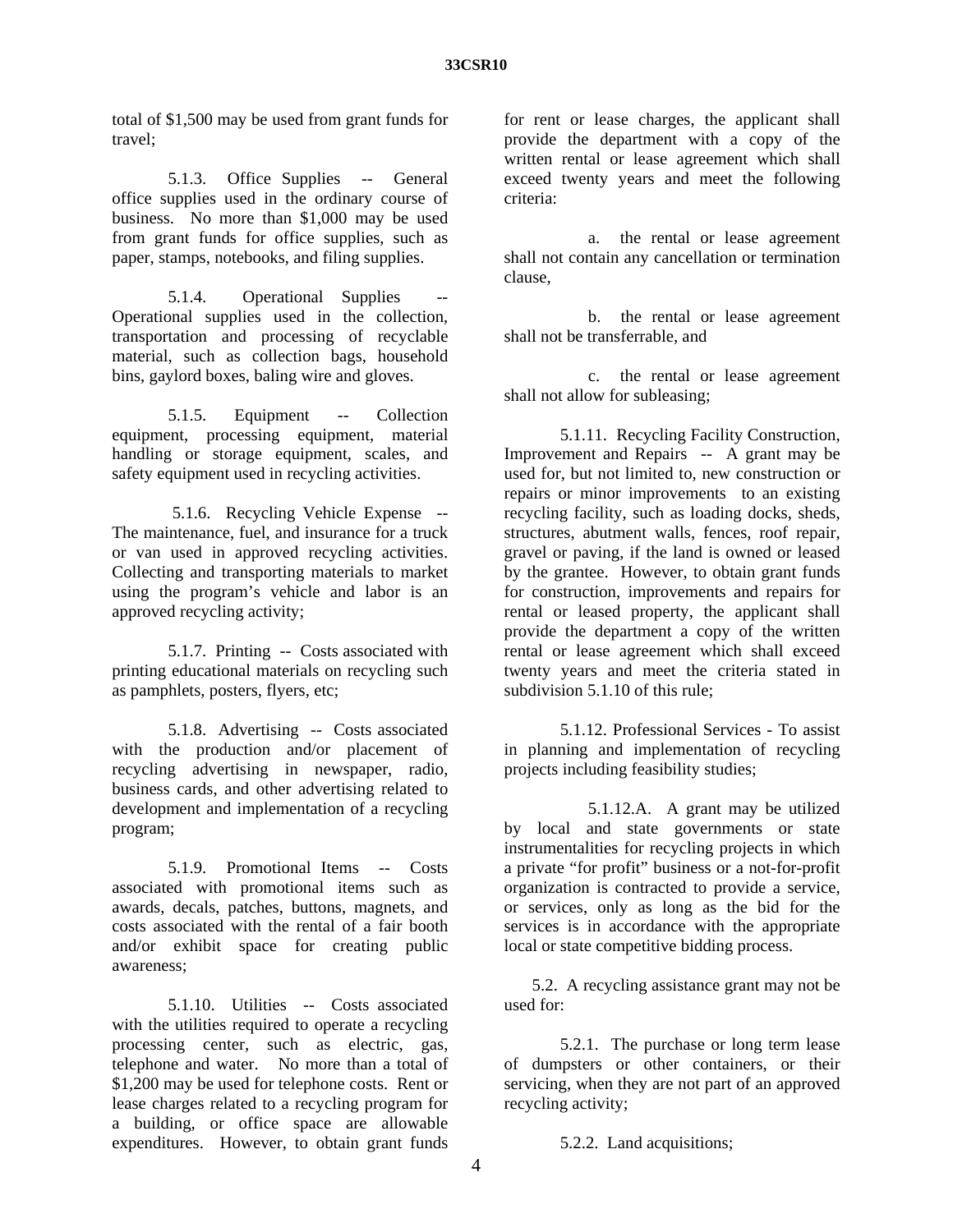5.2.3. The cost for office equipment including such items as desks, chairs, telephones, typewriters, filing cabinets, and photocopying equipment;

 5.2.4. Street sweepers or their equivalents;

 5.2.5. Entertainment costs (banquets, parties, etc.);

 5.2.6. Alcoholic beverages, in-state lunches, and all gratuities;

 5.2.7. Beautification projects (plantings, mowing, weeding, etc.) unless the purpose is to provide natural screening to neighboring properties;

 5.2.8. Computer hardware/software, provided that, the Secretary may waive or modify this constraint where appropriately justified by the applicant; or

5.2.9. Any type of lobbying expense.

 5.3. A grant shall not be used to replace funding which is currently budgeted or being provided by the applicant.

 5.4. A grant shall not be used to fund an entity, program, or facility that financially benefited from a Recycling Assistance grant the previous year. A waiver to apply for a consecutive grant may be approved as provided in section 4.4. of this rule. A request for a waiver shall be submitted to the Secretary in writing.

### **§33-10-6. General Conditions Applicable to Proposals.**

 6.1. The following general conditions apply to all proposals for funding under the recycling assistance grant program:

 6.1.1. The proposed project shall be designed to affect a significant and measurable reduction in the municipal solid waste stream.

 6.1.2. All proposals shall plan to involve all or a substantial percentage of the community's residents located in the project

area and should include a plan to provide public education regarding the recycling program;

 6.1.3. The grant proposal should demonstrate the relationship to, and support of, the hierarchy established under W. Va. Code §22C-4, i.e., source reduction, recycling, reuse and resource recovery, and landfilling.

### **§33-10-7. Schedule of Funding Levels.**

 7.1. An applicant may receive one grant every other year from the Recycling Assistance Grant Program. The schedule of funding levels per applicant by type of grant is as follows:

| Type of Grant                      | Maximum   |
|------------------------------------|-----------|
| Grant                              |           |
|                                    |           |
| Recycling Feasibility Study and    |           |
| <b>Planning Grant</b>              |           |
| <b>Local Government</b>            | \$20,000  |
|                                    |           |
| Recycling Program Assistance Grant |           |
| Municipality over 10,000           |           |
| population.                        | \$150,000 |
| Municipality under 10,000.         | \$75,000  |
| County or Regional Solid           |           |
| Waste Authority.                   | \$150,000 |
| <b>County Commission</b>           | \$150,000 |
| State agency/state                 |           |
| instrumentality or school.         | \$75,000  |
| Other Interested Party.            | \$75,000  |

 7.2. An entity, program, organization or facility shall not receive more than \$250,000 during a grant year, regardless of the number of proposals submitted for that entity, program, organization or facility.

#### **§33-10-8. Proposal Content.**

 8.1. The proposal for a recycling program assistance grant shall contain the following:

 8.1.1. An outline of the materials to be source separated and recycled. The list of recyclable material may be adjusted according to whether the generator is residential, commercial or another type of establishment;

 8.1.2. A public information program to ensure receipt of good clean quality materials;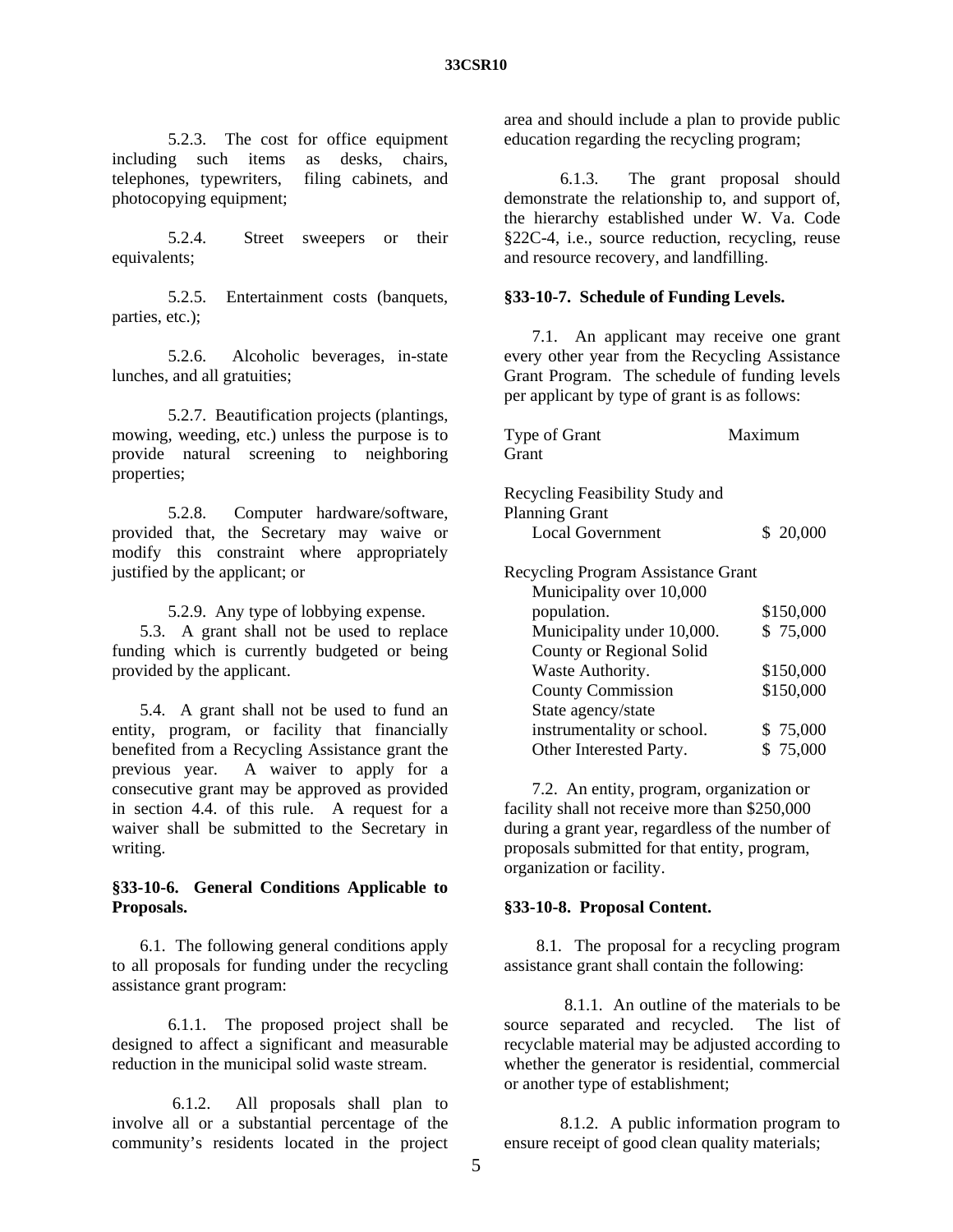8.1.3. A description of a collection system;

 8.1.4. A projection of the cost effectiveness and self-sufficiency of the proposed project;

 8.1.5. Documentation of the type of inkind services to be provided by the grantee;

 8.1.6. Documentation of any other type of county, state and federal grant assistance, loans, or other financial support received within the 36 month period prior to the grant submission deadline date, including the dollar amount, type of project, purpose of funding, etc., for recycling and/or solid waste management; and

 8.1.7. Economic development aspects of the project, i.e.: job creation.

 8.1.8. An analysis and projection of materials that are expected to be diverted from the solid waste stream currently being landfilled and the cost and/or savings that are expected to directly result from the proposed project;

 8.1.9. A description of the proposed project;

 8.1.10. An estimated budget with justification:

 8.1.11. Attested financial documents or complete federal tax returns for two years prior to the year in which the proposal is submitted. Local governments that have not had an audit or review in the year or fiscal year prior to the year in which the proposal is submitted shall be allowed to submit the most current two years of attested financial documents, provided that the most recent of those documents are no older than 24 months prior to the submission deadline date. Businesses or other entities that have been in existence less than two years shall submit a detailed business plan to be approved by the department;

 8.1.12. A letter of receipt of proposal from the county or regional solid waste authority in which the proposed project shall be located,

as required by section 9.2. of this rule;

 8.1.13. A time line graph representing the objectives to be completed and the approximate dates of completion;

 8.1.14. A checklist in which the applicant indicates eligibility and completion of the proposal;

 8.1.15. A narrative profile demonstrating the applicant's past and current performance in recycling and operational methods;

 8.1.16. All equipment specifications, provided by the seller and includes the seller's name and the price of the equipment; and

 8.1.17. Identify markets able to handle the projected volumes of material to be collected.

 8.1.18. The Drug Free Workplace Act of 1988, Title V-D Public Law 100-690, Federal Register, Volume 54, No. 19, and W. Va. Code §60A-2-201 requires that all state governments, federal contractors, and federal and state grant recipients maintain a drug-free workplace. The Act is implemented through additions to the Debarment and Suspension regulations published in the Federal Register on January 31, 1989. The certification form shall be completed and accompany the grant proposal.

8.1.19. Applicants requesting funding for a recycling coordinator/manager must include, as part of the grant proposal, a list of objectives to be achieved during the grant period and the methods of achieving those objectives.

# **§33-10-9. Submission Requirements.**

 9.1. All applicants shall make a proposal to the department on prescribed forms as published by the department. All proposals shall meet submission requirements established by the department to be eligible for funding.

 9.2. All applicants shall submit a copy of their proposal to the county or regional solid waste authority in which the proposed project is **located**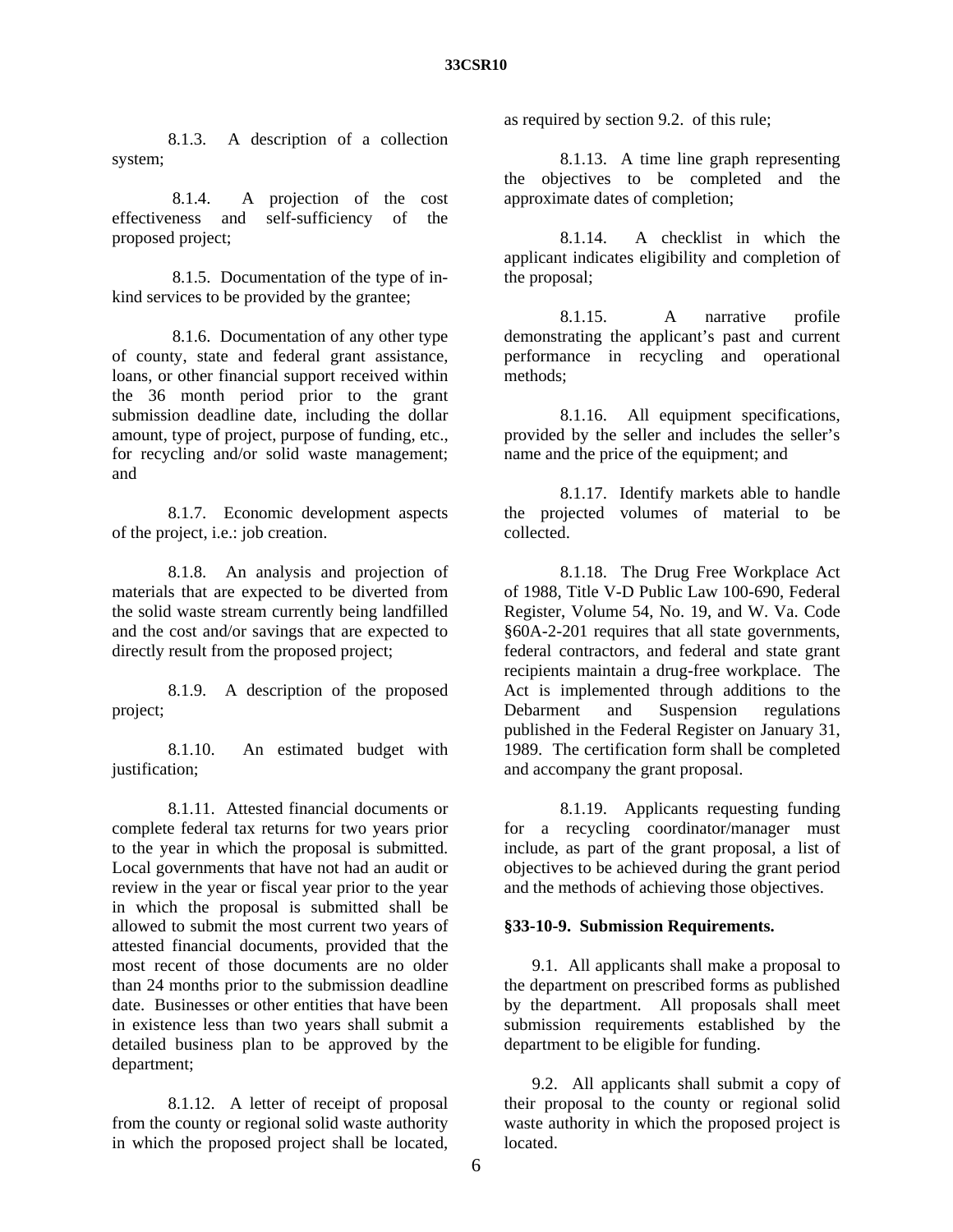9.3. The original and one copy of the proposal shall be received and logged in by the department on or before 5:00 p.m. of the first business day in July. Proposals shall be delivered or mailed to: West Virginia Department of Environmental Protection, REAP, 601 57<sup>th</sup> Street, SE, Charleston, WV 25304.

 9.4. Proposals received by the department after the submission deadline shall not be considered for funding.

## **§33-10-10. Departmental Reviews of Proposals.**

 10.1. The department reserves the right to reject any and all proposals that do not meet eligibility and submission requirements established by the department and this rule at the department's discretion.

 10.2. The department shall review all proposals received on or before the submission deadline to ensure that all required forms, documents, and attachments have been completed and included in the proposal. The department may take action to verify that the information in the proposals is correct at the department's discretion. If a proposal is found to be incomplete or incorrect, the department may, at its discretion, contact the applicant who shall be allowed to remedy the error within the cure period, which is 5:00 p.m. on the last business day in July. Incomplete or inaccurate proposals that have not been corrected by the applicant and received by the department on or before the end of the cure period shall not be considered for funding.

 10.3. The department shall present all proposals meeting eligibility and submission requirements to the recycling assistance grant review committee for consideration.

### **§33-10-11. Recycling Assistance Fund Grant Review Committee.**

 11.1. The recycling assistance grant review committee, shall be composed of the following: a representative of the municipal league, a representative of business or industry, and a

representative from the solid waste industry, a member or representative of the Solid Waste Management Board, each to be appointed by the Secretary; the Director of the West Virginia Development Office; and the Secretary of the Department of Environmental Protection or any other person to whom the agency Secretary has delegated his or her authority or duties. For the purpose of conducting business, four (4) members of the recycling assistance grant review committee are required for a quorum. The Secretary or his or her designee may only vote to break tie votes of the committee. The committee shall consider each proposal and make a determination as to funding. The committee shall submit proposals recommended for funding to the Secretary of the Department of Environmental Protection for final approval and awarding.

 11.2. Applicants shall be notified in writing, by the department, of approval or denial of a grant within a reasonable time after proposal award recommendations of the committee have been approved by the Secretary.

# **§33-10-12. Requirements of Grant Recipients.**

 12.1. All recycling assistance grants are for a fourteen month period beginning the first of January and ending the last day in February of the following year.

 12.2. Unless a grant recipient specifically requests and can demonstrate a need for a larger portion of the awarded grant to initiate the project, the department shall disburse all grants on the following schedule: 30% at the time of grant award with subsequent payments of 30% to be made upon receipt of a quarterly report. The final payment shall be 10% and shall be withheld until receipt of the third quarterly report.

 12.3. The grant recipient shall retain and make available upon request by the Department of Environmental Protection for a period of five years after the grant period, all financial records, supporting documents, statistical records, and all other records as they relate to the proposal, acceptance and use of the grant. The provisions of W. Va. Code §12-4-14 apply to all recycling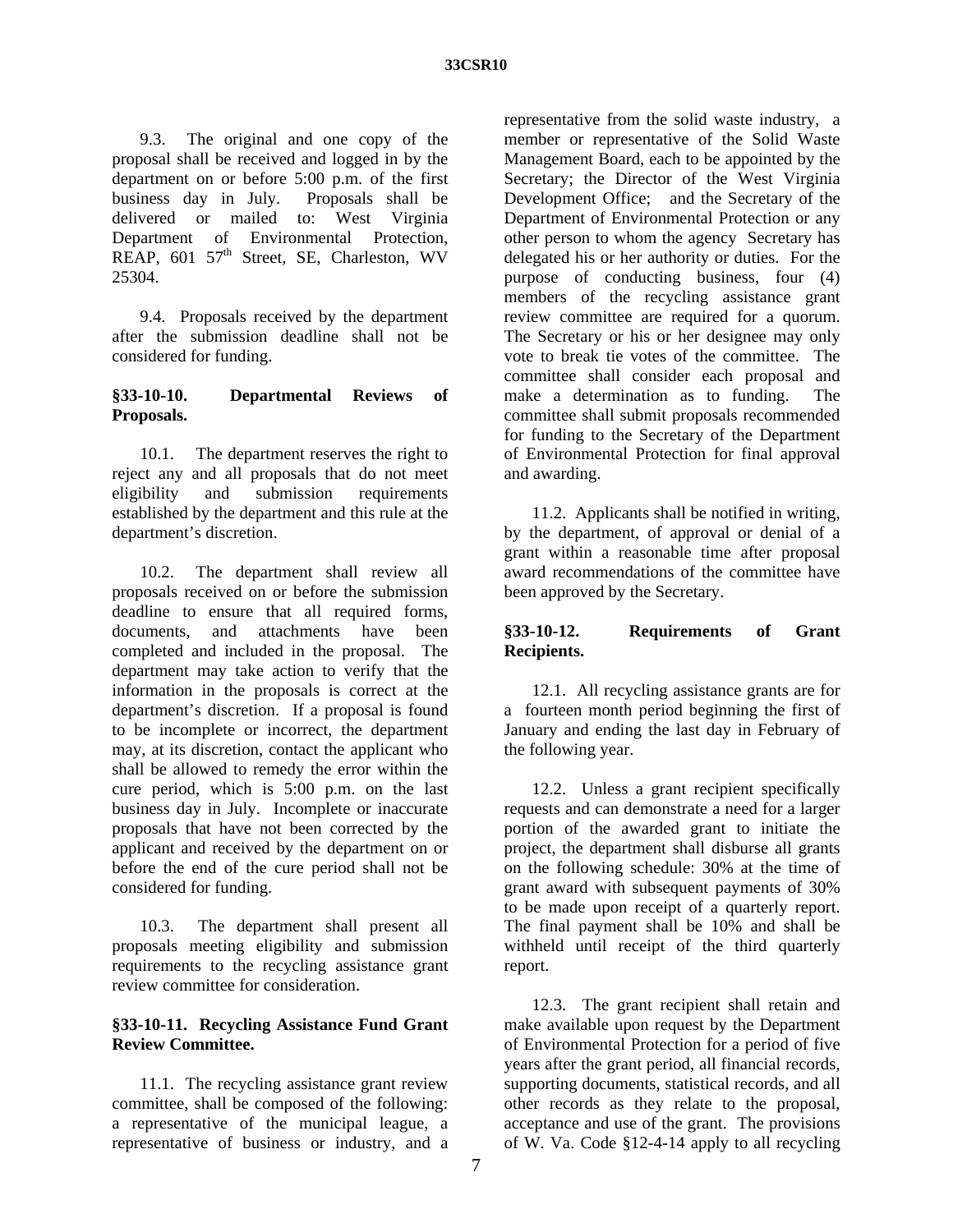assistance grants. The grant recipient shall provide the department with a copy of the grant recipient's independent audit report or sworn statement of expenditures, whichever may apply, that cover the entire grant period.

 12.4. The grant recipient shall return any unexpended grant funds remaining as of March 1 of the following year to the West Virginia Department of Environmental Protection. If the grant recipient expends any grant funds on or after March 1 this shall be considered an unauthorized expenditure.

 12.5. If, through any cause, the grant recipient fails to fulfill in a timely and proper manner its obligation as proposed in the grant proposal, and as accepted and approved by the department, the department shall terminate payment of the remaining grant funds. The grant recipient shall return any amount of the grant used for unauthorized expenditures. Authorized expenditures are those outlined in the original budget that was approved by the grant review committee.

 12.6. The grant recipient shall comply with all federal, state and local laws, codes, ordinances, rules and regulations. The department may withdraw all funds from grant recipients who fail to comply with grant guidelines.

 12.7. The grant recipient shall deposit the grant immediately upon receipt in a separate checking account. The department may waive this requirement for grant recipients who anticipate having a minimal number of expenditures from the grant during the entire grant period and can demonstrate a high level of accountability through proper internal controls.

 12.8. The department shall consider requests for a change in budget only if the change does not materially alter the original grant proposal approved by the grant review committee and the adjustment is a result of conservative spending allowing any excess to be rebudgeted. All requests shall be made in writing on or before December 31 of the grant period.

bids for all purchases which have an estimated value of five thousand dollars (\$5,000) or more. Any attempts to segregate the project into sections having an estimated value of less than \$5,000 may be cause for termination of the grant;

 12.9.1. The bids shall be obtained by public notice as a Class II legal advertisement in compliance with the provision of W. Va. Code, §59-3-2. This notice shall be published by the grant recipient in the newspaper with the largest circulation serving the general area twice within fourteen days preceding the final date of submitting bids. The grant recipient shall submit all bid documentation and other evidence of compliance with these procedures for review and approval to the Department of Environmental Protection prior to accepting a bid.

 12.10. All grant recipients shall submit the title to equipment purchased with a grant to the West Virginia Department of Environmental Protection listing the West Virginia Department of Environmental Protection as first lienholder for the lien term. The lien shall apply to equipment purchased with the grant, in whole or part. The title shall be submitted to the department at the address shown in subsection 9.3 of this rule. The grant recipient shall assume the risk of loss and maintain adequate insurance on the equipment;

 12.10.1. The department shall determine the lien period for each individual piece of equipment purchased with grant funds using the class-life depreciation schedules published by the Internal Revenue Service. If a piece of equipment is in question as to which class the equipment is to be placed in, the department shall make that determination; and

 12.10.2. Public and private sector grants involving equipment shall have subsequent onsite inspections for the term specified.

 12.11. Grant recipients shall submit a final report for approval on or before March 31 following the end of the grant period. The report shall include the following:

12.9. The grant recipient shall solicit sealed

12.11.1. An evaluation of successes and